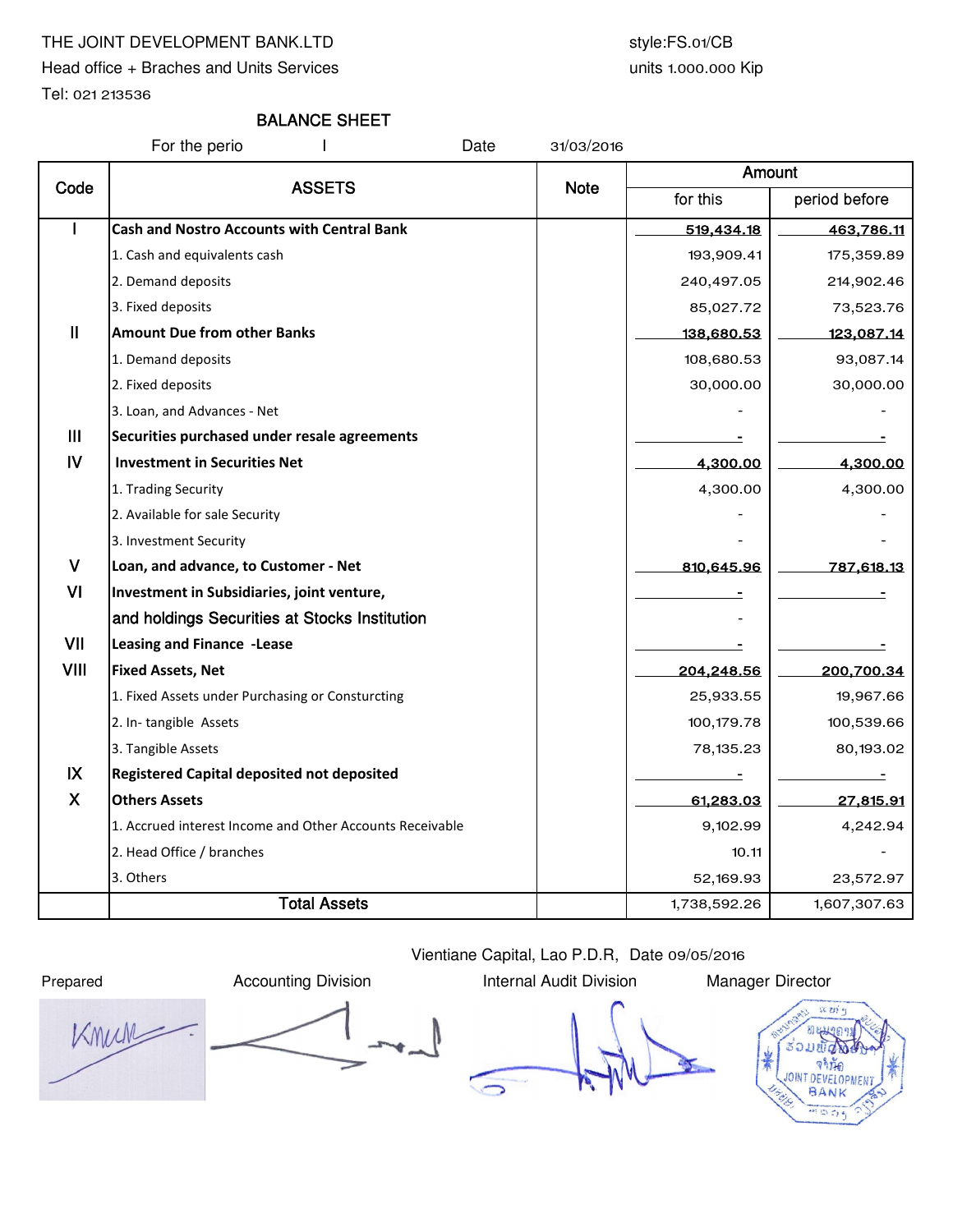#### THE JOINT DEVELOPMENT BANK.LTD style:FS.01/CB

Head office + Braches and Units Services

# units 1.000.000 Kip

Tel: 021 213536

#### BALANCE SHEET

For the perio The State Superior Contract Pate 31/03/2016 for this | period before I Debt Payable to other Banks and Financial Institution 44,882.29 62,805.81 1. Demand deposits 4,387.29 2,115.81 2. Fixed deposits 60,690.00 **60,690.00 40,495.00 60,690.00** 3. Borrowing Funds 4. Other Debt Payable to Banks and Financial Institutions II | II. Debt Payable toCustomers 1,263,336.06 | 1,148,033.41 1. Demand deposits 674,576.89 2. Fixed deposits 663,576.17 573,453.98 3. Other debt Payable to Customer 254 (254 and 27.11 2.54 and 27.11 2.54 and 2.54 and 2.54 and 2.54 and 2.54 and 2.54 and 2.54 and 2.54 and 2.54 and 2.54 and 2.54 and 2.54 and 2.54 and 2.54 and 2.54 and 2.54 and 2.54 and 2 III Securities Sold under repurchased agreement - - IV Debt Payable related issuing Securities And Allen Manuscription and Theorem Allen Manuscription and Allen A V Others liabilities 67,195.41 31,618.93 1. Accrued Interest and Other Accounts payable 27,509.83 20,903.46 2. Head Office / branches 3. Others 39,685.58 10,715.47 Amount Code | LIABILITIES AND CAPILAL | Note VI Capital and its Similar 363,178.50 364,849.50 1. Registered Capital 1. **Alternative Capital 1. Alternative Capital 1. Alternative Capital 404,666.10** 404,666.10 2. share's Premium (39,757.05) (39,757.05) 3. Legal Reserve 2,045.32 2,045.32 4. Reserve for Expansion Businees 5. Other Reserves 550.52 550.52 6. Margin foe Revaluation 23,671.96 23,671.96 7. Provisions under BOL Regulations (and the state of the state of the state of the state of the state of the state of the state of the state of the state of the state of the state of the state of the state of the state of 8. Retained Earning (+/-) (34,503.83) 9. Retained Earning 10. Result in Instance of approval  $(+/-)$   $\qquad \qquad$   $\qquad \qquad$  3,402.44 11. Result of the year (+/-)  $(1,481.79)$  4,253.05 12. Sabvention and allocated Funds 13. Subordinated debts Total liabilities and Equity 1,738,592.26 1,607,307.63

Knun

Prepared **Accounting Division** Internal Audit Division Manager Director

Vientiane Capital, Lao P.D.R, Date 09/05/2016



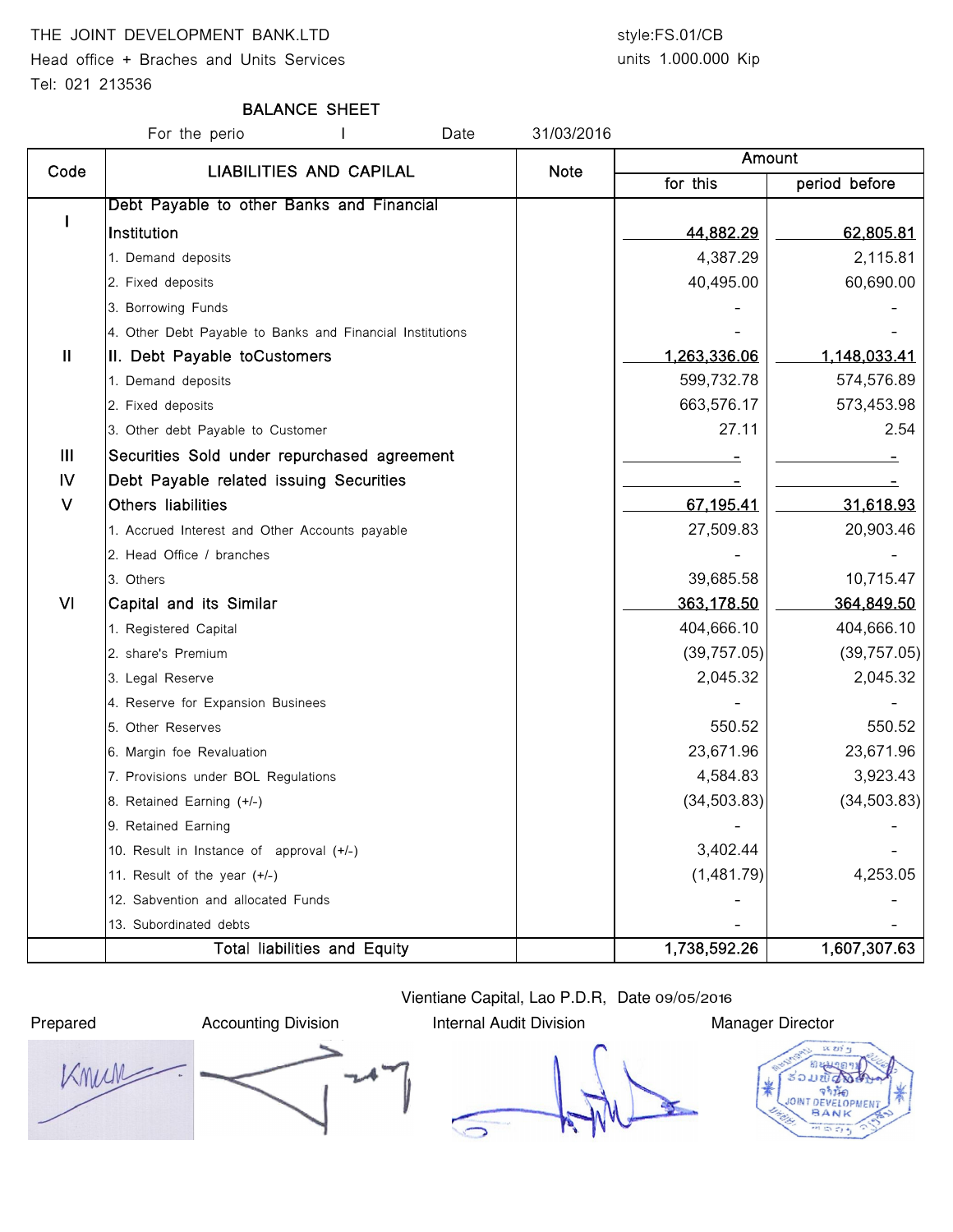#### THE JOINT DEVELOPMENT BANK.LTD style:FS.02/CB

Head office + Braches and Units Services

#### units 1.000.000 Kip

Tel: 021 213536

### STATEMENT OF INCOME

|              | For the perio<br>Date                                                             | 31/03/2016  |            |               |
|--------------|-----------------------------------------------------------------------------------|-------------|------------|---------------|
| Code         | Item                                                                              |             | Amount     |               |
|              |                                                                                   | <b>Note</b> | for this   | period before |
|              | A. Operating Incomes and Expenses                                                 |             |            |               |
| 1            | + Interest Income and its equivalents                                             |             | 27,192.62  | 80,089.39     |
|              | 1.1 Interest and its equivalents from Inter banks                                 |             | 949.41     | 3,840.95      |
|              | 1.2 Interest and its equivalents from Customer                                    |             | 26,243.21  | 76,248.44     |
|              | 1.3 Interest for Securities purchased under resale agreement                      |             |            | (528.72)      |
|              | 1.4 Interest and its equivalents from Investment in Securities                    |             |            |               |
|              | 1.5 Other Interest                                                                |             |            |               |
| $\mathbf{2}$ | - Interest Expenes and its equivalents                                            |             | 16,996.88  | (50, 297.52)  |
|              | 2.1 Interest Expenses and its equivalents on inter bank                           |             | 137.97     | (3,488.51)    |
|              | 2.2 Interest Expenes and its equivalents on Customer                              |             | 16,418.42  | (46,809.01)   |
|              | 2.3 Interest Expenses on Securities sold under repurchased agreement              |             | 440.49     |               |
|              | 2.4 Interest Expense on Certificates of deposit                                   |             |            | (4,242.94)    |
|              | 2.5 Interest and Interest Equivalent                                              |             |            | 21,585.49     |
| 3            | +/- Gain(or loss) on trading Gold and other precious metals                       |             |            |               |
|              | I. Incomes - Expense Interest margin                                              |             | 44,189.50  | 16,813.83     |
| 4            | 4. Incomes from leasing and lease available to buy                                |             | 20.78      | 78.23         |
| 5            | 5. Expenses on leasing and Lease available to buy                                 |             |            |               |
| 6            | 6. Incomes from rent                                                              |             |            | (30,000.00)   |
| 7            | 7. Expenses on rent                                                               |             |            |               |
| 8            | 8. Expenses from Capital and from stock holders                                   |             |            | 378.00        |
| 9            | 9. Incomes from Commissions and financial Services                                |             | 9,290.46   | (4,300.00)    |
| 10           | 10. Expenses Commissions and financial Services                                   |             |            | (6,982.66)    |
| 11           | 11. Profit or loss on Trading Security                                            |             |            | (788, 351.01) |
| $12 \,$      | 12. Profit or loss from Security AvailableŒfor sale                               |             |            | (13, 595.32)  |
| 13           | 13. Net Profit or loss on foreign Exchange                                        |             | 2,070.69   | (842, 850.99) |
| 14           | 14. Net Profit or loss on trading Conditional Instrument                          |             |            |               |
|              | <b>II. Net Operating Income</b>                                                   |             | 55,571.43  | 59,856.88     |
| 15           | 15. Other operating Incomes                                                       |             |            | 6,922.01      |
| 16           | 16. Administation Expenses                                                        |             | 7,949.68   | 1,148,033.41  |
|              | 16.1 Employee Expenses                                                            |             | 13,527.93  | (31, 351.49)  |
|              | 16.2 Other Adminitrative Expenses                                                 |             | 8,265.03   | 10,715.47     |
| 17           | 17. Amortization and depreciation expenses trangible and intrangible fixed assets |             | 5,262.90   | (13, 917.21)  |
| 18           | 18. Other Operating Expense in Business                                           |             | 4,079.08   | (3,936.29)    |
| 19           | 19. Net Income or Expenses on Revalution Debt and off-B/S items                   |             | 9,832.22   | 6,888.79      |
|              | 19.1 Depreciation on debt and Debt Payable                                        |             | 4,381.22   | (639.57)      |
|              | 19.2 Reverse depreciation on debt and income from write off Debt                  |             | 2,801.87   | 7,528.36      |
| 20           | 20. Net Income or Expenses to change fixed financial valuable                     |             | 1,579.35   | (259, 807.10) |
|              | <b>III. Incomes and Expenses</b>                                                  |             |            | (55, 448.57)  |
|              | IV. Item Extraordinary before Resulf                                              |             | 39,770.13  | 4,408.31      |
| 21           | 21. Income taxes                                                                  |             | 15,801.30  | 92.06         |
|              | VI. Resulting in net                                                              |             |            |               |
| 22           | 22. Changes in additional funds from asset valuation                              |             | (1,481.79) | (247.33)      |
| 23           | 23. Profit (loss) from valuation of securities for sale                           |             | 23,671.96  | 4,253.04      |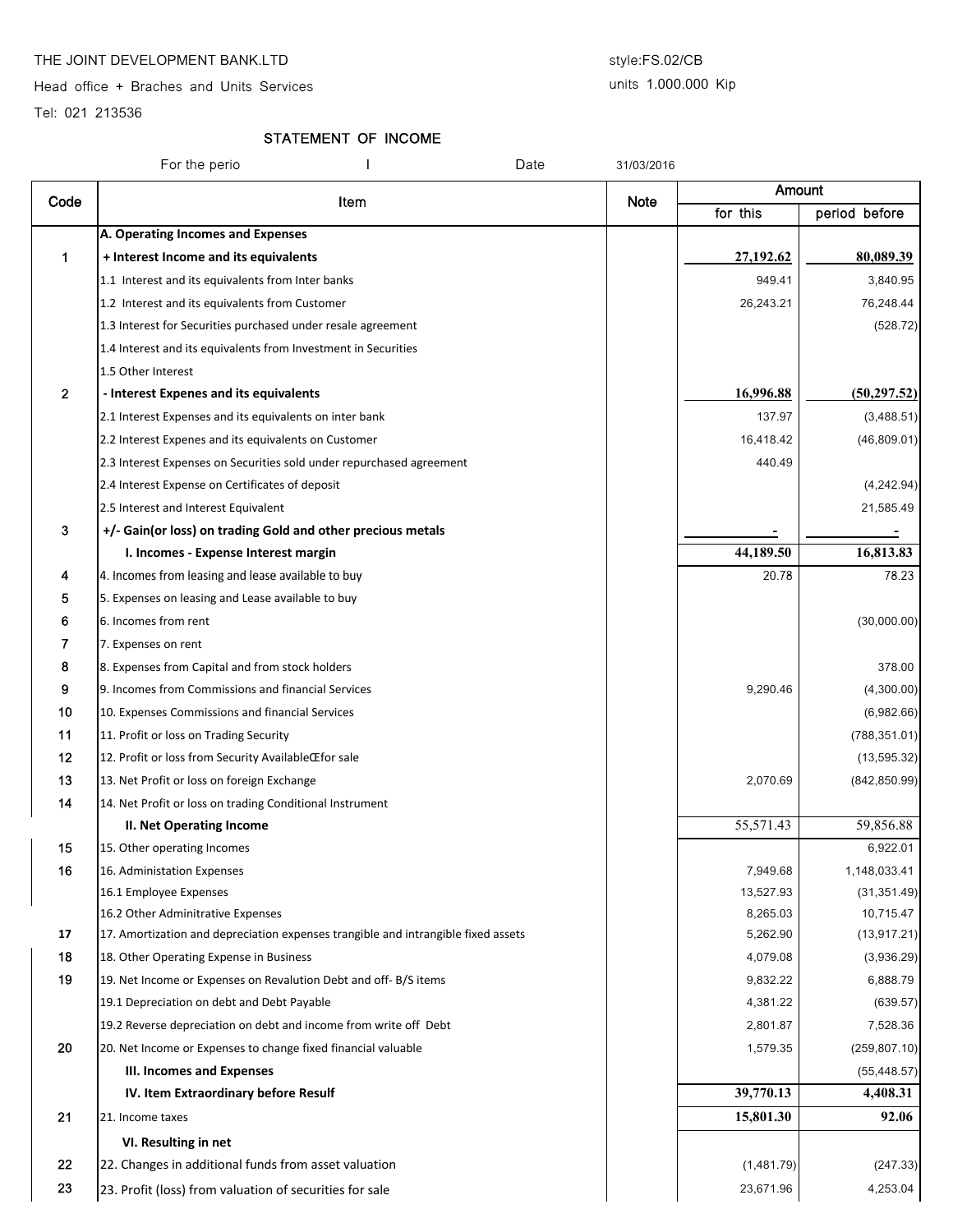Prepared **Accounting Division Internal Audit Division** Manager Director Knun



Vientiane Capital, Lao P.D.R, Date 09/05/2016

 $\overline{\phantom{1}}$ 

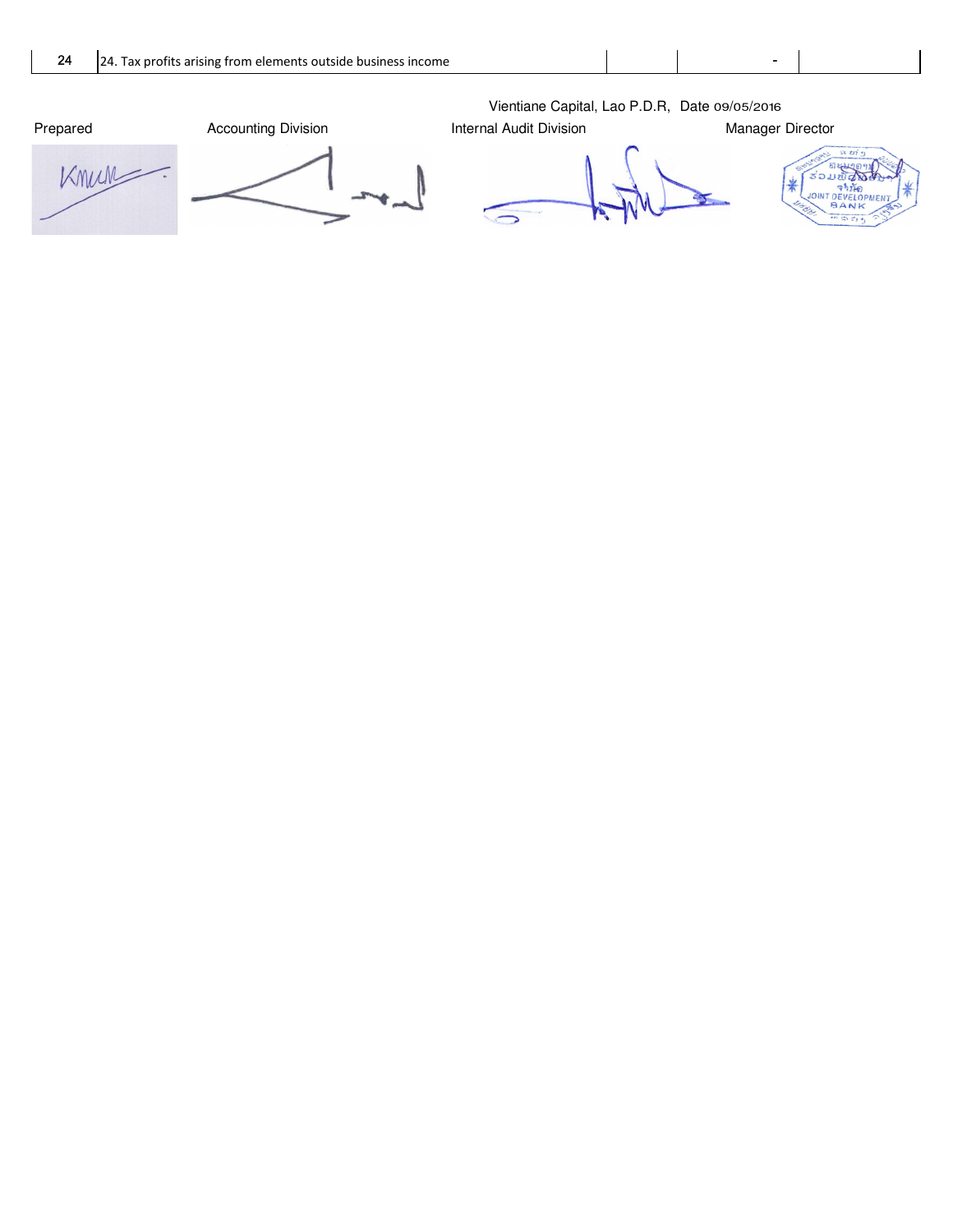Head office + Braches and Units Services and Units 1.000.000 Kip

Tel: 021 213536

STATEMENT OF CASH FLOWS

| For the perio<br>Date<br>31/03/2016 |                                                                                            |             |              |               |
|-------------------------------------|--------------------------------------------------------------------------------------------|-------------|--------------|---------------|
| Code                                | Item                                                                                       | <b>Note</b> | Amount       |               |
|                                     |                                                                                            |             | for this     | period before |
|                                     | A. Cash flow from business operation                                                       |             |              |               |
| 1                                   | +/- Net benefit or loss in year                                                            |             | 3,402.44     |               |
|                                     | * Repricing item of benefit or loss balance as cash for income - expense                   |             | 3,402.44     |               |
| 2                                   | + Net amortization and depreciation of fixed asset (substantial and insubstantial)         |             | 12,576.16    |               |
| 3                                   | + Net amortization and depreciation of leasing asset and leasing asset for sale            |             | 4,069.68     |               |
| 4                                   | +/- Net depreciation of problem loan and NPL                                               |             |              |               |
| 5                                   | + Net depreciation of investment asset and others                                          |             | 1,389.16     | (528.72)      |
| 6                                   | + Net reserve deduction for risk and expenses                                              |             |              |               |
| 7                                   | + Net reserve deduction by regulation                                                      |             |              |               |
| 8                                   | + Loss from sale of fixed assets (including software. C. US money)                         |             | (747.63)     |               |
| 9                                   | +/- Benefit from fixed asset sale (include financial fixed asset)                          |             | (59, 106.76) |               |
| 10                                  | - Income equity from basic support fund                                                    |             |              |               |
| 11                                  | +/- Changes in receivable interest items and other expense items                           |             |              |               |
| 12                                  | $+/-$ Changes in receivable interest items and other income items                          |             | 8,921.05     | (4,242.94)    |
| 13                                  | Profits from foreign                                                                       |             |              | 21,585.49     |
|                                     | I. Net cash flow from operation activity before changes in assets and                      |             | 58,050.65    |               |
|                                     | revolving liabilities of the bank (1 to 11)                                                |             | 15,978.60    | 16,813.83     |
| 14                                  | * Changes (increase or decrease) in revolving assets<br>+/- Fixed deposits at Central Bank |             |              |               |
| 15                                  | $+/-$ Fixed deposits in other banks                                                        |             | 30,000.00    | (30,000.00)   |
| 16                                  | +/- Fixed deposit in CB and FI                                                             |             | 816,340.86   |               |
| 17                                  | +/- Asset purchase with resale agreement                                                   |             |              |               |
| 18                                  | +/- Assets for commerce                                                                    |             | 4,300.00     | (4,300.00)    |
| 19                                  | +/- Assets for sale                                                                        |             |              |               |
| 20                                  | +/- Money for loan and advance for customer                                                |             | 811,801.96   | (788, 351.01) |
| 21                                  | +/- Other assets                                                                           |             | 39,151.61    | (13, 595.32)  |
|                                     | II. Net cash flow from changes in revolving liabilities (12 to 17)                         |             | 1,701,594.43 | (836, 246.33) |
|                                     | * Changes (increase or decrease) in revolving assets                                       |             |              |               |
| 22                                  | $+/-$ Fixed deposit of CB and FI                                                           |             |              |               |
| 23                                  | +/- Other accounts to send to other banks                                                  |             | 443.18       |               |
| 24                                  | +/- Debt to pay for customer                                                               |             | 1,263,308.95 | 1,148,033.41  |
| 25                                  | +/- Asset sale with repurchase agreement                                                   |             |              |               |
| 26                                  | +/- Other liabilities                                                                      |             | 7,306.26     | 10,715.47     |
|                                     | III. Cash flow from changes in revolving liabilities (18 to 21)                            |             | 1,271,058.39 | 1,158,748.88  |
|                                     | IV. Net cash flow from business operation $(I + II + III)$                                 |             | 2,988,631.42 | 339,316.38    |
|                                     | <b>B. Cash flow from investment activities</b>                                             |             |              |               |
| 27                                  | $+/-$ Increase or decrease in investment assets                                            |             |              |               |
| 28                                  | +/- Increase or decrease in investment as group enterprise, joint venture company          |             |              |               |
| 29                                  | +/- Increase or decrease in fixed assets                                                   |             | 267,434.39   | (259, 807.10) |
|                                     | V. Net cash flow from investment activities (22 to 24)                                     |             | 267,434.39   | (259, 807.10) |
|                                     | C. Cash flow from earning activities                                                       |             |              |               |
| 30                                  | +/- Increase or decrease in the loan                                                       |             |              |               |
| 31                                  | +/- Increase or decrease in the share distribution                                         |             |              |               |
| 32                                  | + Integrated capital to receive in year                                                    |             | 404,666.10   |               |